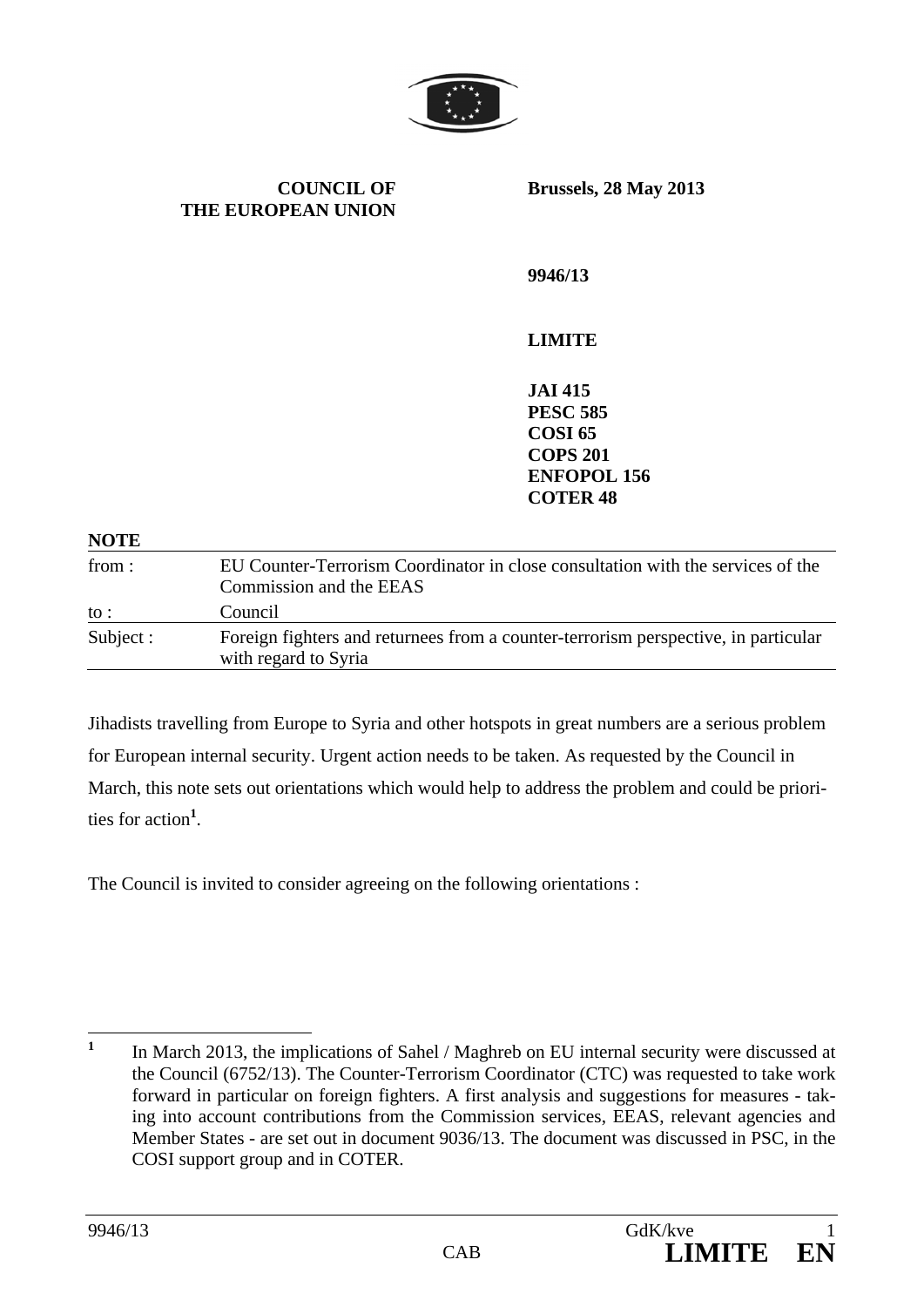- 1. Invite the High Representative to task IntCen to provide a monthly overview of the armed groups active in Syria (secular, Islamist, Salafist and Jihadist groups), their composition, objectives, relations with the National Coalition of Syrian Revolutionary and Opposition Forces and their proximity with Al Qaida.
- 2. Ask Europol to improve within the Counter Terrorism Analytical Work File, by the end of June 2013the knowledge of recruitment and facilitation networks, how foreign fighters' travels are organised and financed.
- 3. Invite the Commission to facilitate a risk analysis exercise to identify the major security risks for the EU from foreign fighters and possible mitigation measures to be presented to the Council in December.
- 4. Invite the Commission to continue to share the expertise of the Radicalisation Awareness Network with Member States to assist them with the set up of concrete counter- and deradicalisation projects (dissemination of counter-narratives, support to family and community members, training of frontline staff, etc.) and possibly also provide funding to some of the projects.
- 5. Ask Member States to reinforce by November 2013 their contributions to Check the Web hosted by Europol, and to explore the possibility for Europol to extend its activities to the monitoring and analysing of social media (Facebook, YouTube, Twitter, etc.) with regard to foreign fighters.
- 6. Invite the High Representative and the Commission to provide a factsheet in all relevant languages on how the EU is supporting the population in Syria in terms of development assistance and humanitarian aid to facilitate communication by EU institutions and Member States to their domestic audiences.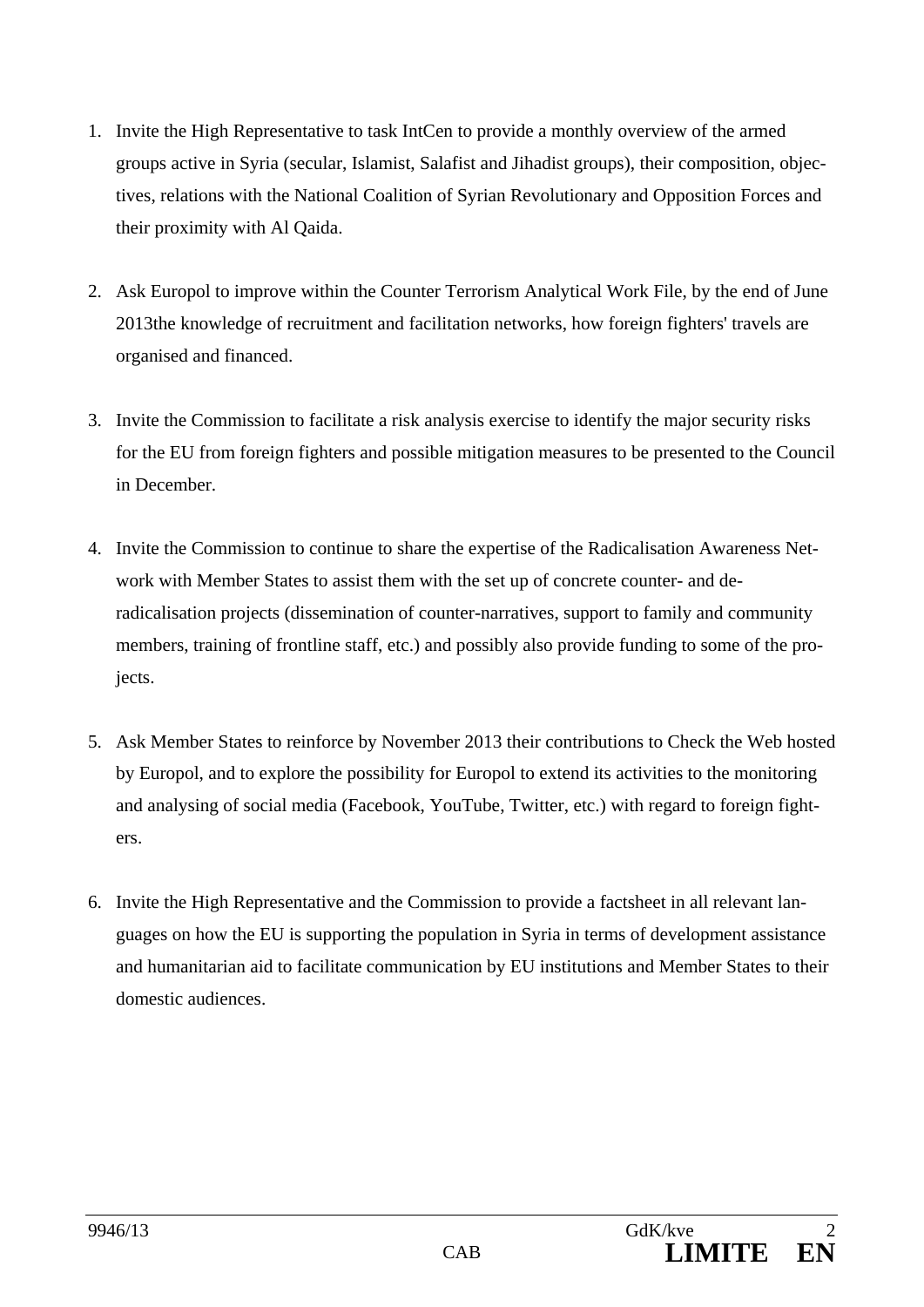- 7. Invite the Commission to convene by the end of June 2013 a meeting with the relevant EU and Member States' services and NGO's to explore how to quickly launch humanitarian aid projects in which youngsters that want to help the Syrian population can assist. Such projects would offer viable and credible alternative ways for those that want to go to Syria out of humanitarian conviction.
- 8. Invite the High Representative, in close collaboration with Member States communication experts (including the network of CT communicators) to draft specific lines to take on EU policy towards Syria to overcome as much as possible the perceived discrepancy between our support for the Syrian opposition and our efforts to prevent individuals from going to Syria, and to underline that travelling to fight is an ineffective way of providing support to the Syrian population.
- 9. Invite the High Representative to appoint by the end of 2013 an Arabic speaking EU spokesperson to reach out more effectively to Arab media and audiences.
- 10. Invite the Netherlands to present to PSC/COSI if possible in November the result of the study it plans to launch in cooperation with other partners to analyse the existing systems of monitoring or alerting about suspicious travel movements and to identify possible gaps that have to be closed.
- 11. Invite COTER and TWG to establish a new workstream on foreign fighters to coordinate future activities.
- 12. Invite the Presidency to reach out, before the end of June, to the European Parliament to highlight the importance to establish an EU PNR system in order to allow Member States to detect suspicious travel movements.
- 13. Instruct the Working Party for Schengen matters to make suggestions by November 2013 for an increased and harmonised use of the SIS alert system.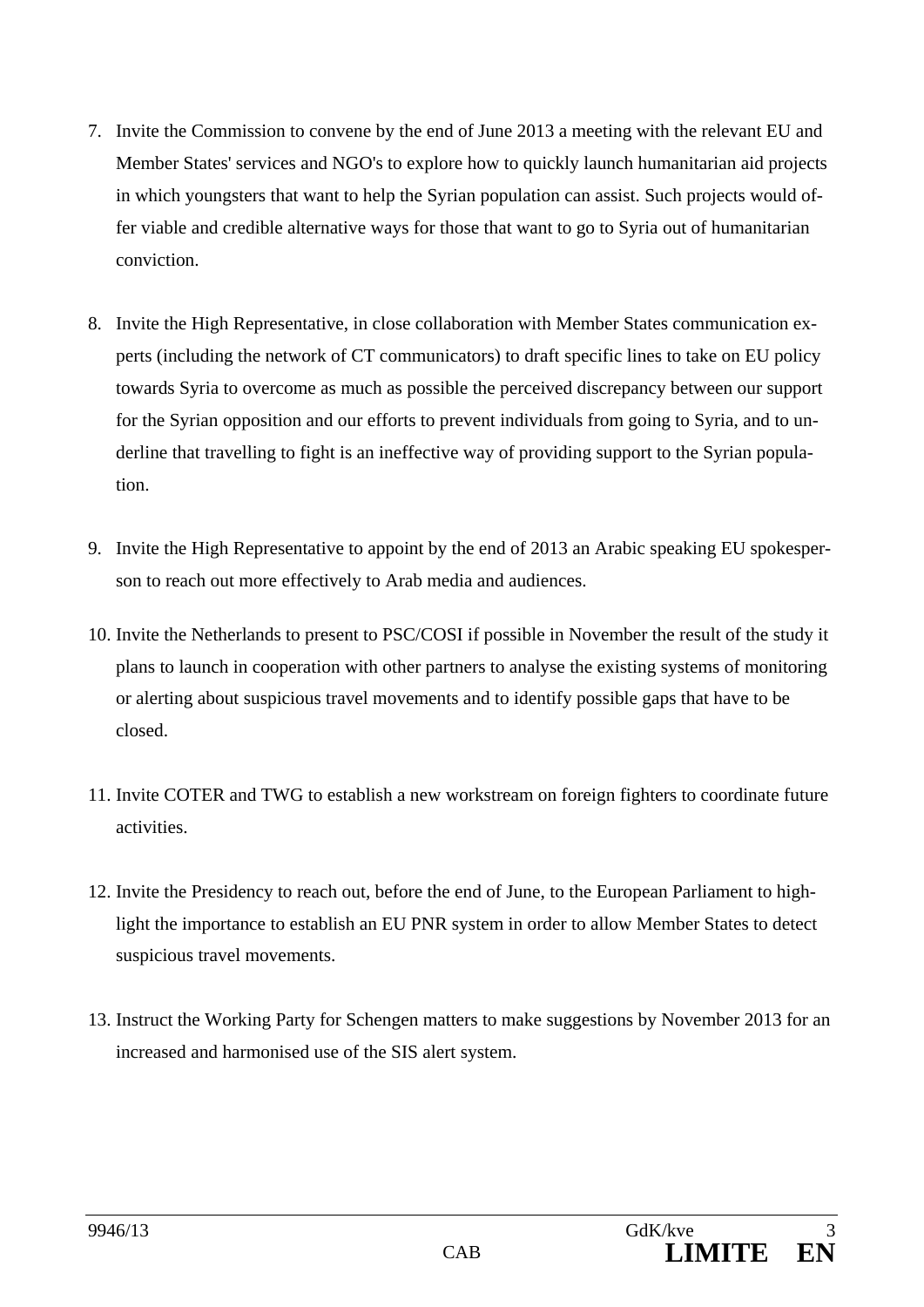- 14. Invite Eurojust to present a report to the Council by November on the outcome of its ongoing work on foreign fighters, in particular the adequacy of the legal framework in the Member States, the criminal policy response, the use of administrative sanctions and strengthening information exchange in the context of investigations and prosecutions, and present specific recommendations.
- 15. Invite Frontex to provide input and generic analysis to a mapping of the various routes used by foreign fighters and to contribute to a planned handbook with 'risk indicators' for detecting foreign fighters.
- 16. Invite the High Representative to task the EEAS to carry out high level demarches to priority third countries (Turkey, Jordan, Egypt, Morocco, Tunisia, Algeria, Libya, GCC countries, Russia, Central Asian Republics, Western Balkans) to
	- stress the importance of addressing the issue of foreign fighters by the country concerned
	- identify, with the support of the Commission and the CTC concrete and practical measures to step up the cooperation and information exchange between the Member States and the third countries, including among police and justice officials
	- discuss and identify potential capacity building needs
	- discuss the role that satellite TV and Internet play in the radicalisation process and how the countries concerned can address this.
- 17. Invite the High representative to explore, in cooperation with the Commission, whether and if so which capacity building assistance, workshops etc could be provided quickly, either by reorienting existing programmes or by launching new projects (this is particularly important with regard to the Maghreb, the Western Balkans and Turkey).
- 18. Invite the High representative to set up, via the EU delegations, regular exchanges among liaison officers of the Member States, either country or regional based.